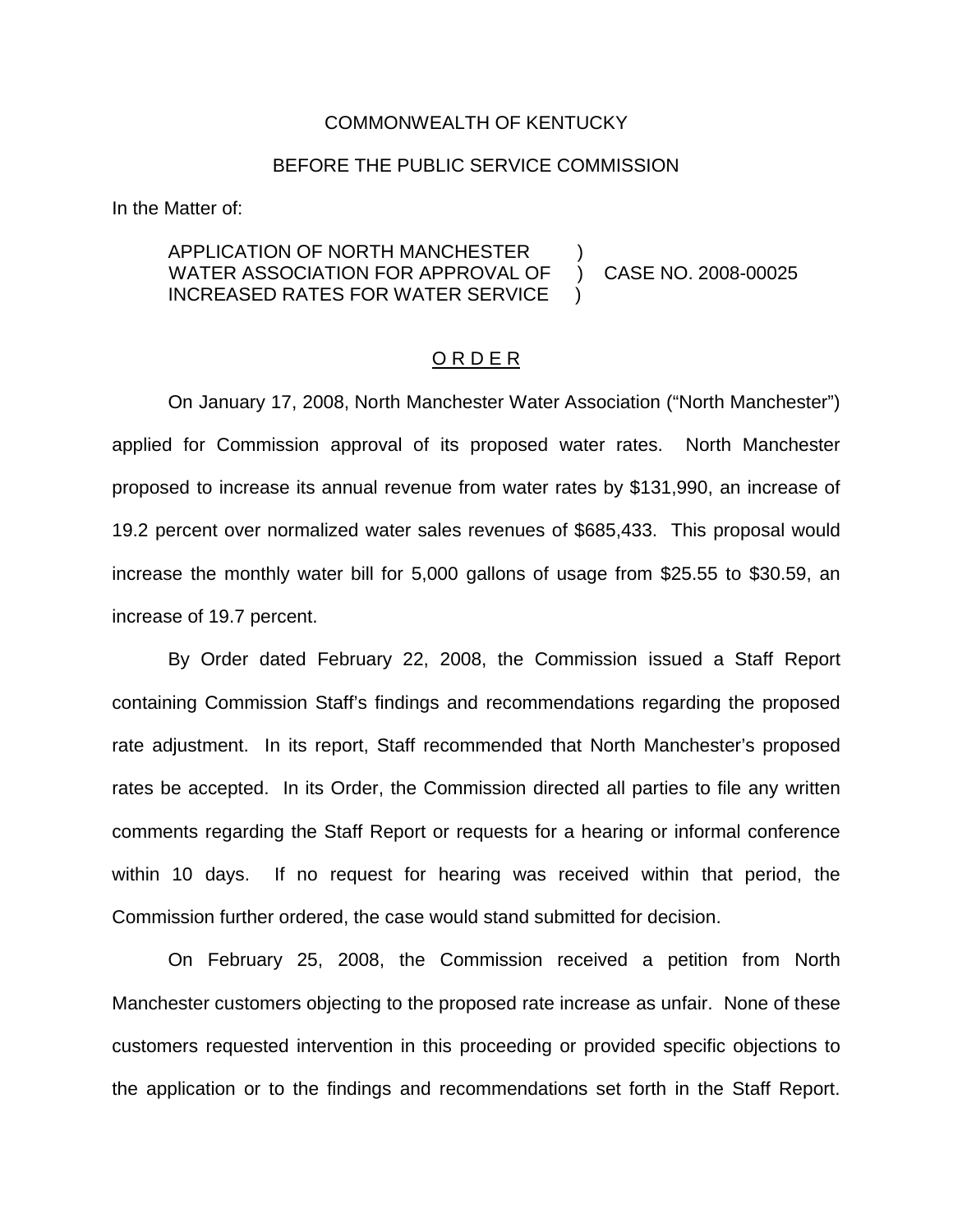The Attorney General, by and through his Office of Rate Intervention, intervened in this matter to represent consumers' interests. The Attorney General did not file comments or requests for a hearing or informal conference.

The Commission, having considered the evidence of record and being otherwise sufficiently advised, finds that:

1. The recommendations and findings contained in the Staff Report are supported by the evidence of record, are reasonable, and should be adopted as the findings of the Commission.

2. The rates in Appendix A will produce annual revenue from water service of \$817,063.

IT IS THEREFORE ORDERED that:

1. The findings contained in the Staff Report are adopted and incorporated by reference into this Order as if fully set out herein.

2. The rates in Appendix A are approved for service rendered by North Manchester on and after the date of this Order.

3. Within 30 days of the date of this Order, North Manchester shall file with the Commission revised tariff sheets setting out the rates approved herein.

4. Three years from the date of this Order, North Manchester shall file an income statement, along with any pro forma adjustments, in sufficient detail to demonstrate that the rates approved herein are sufficient to meet its operating expenses and annual debt service.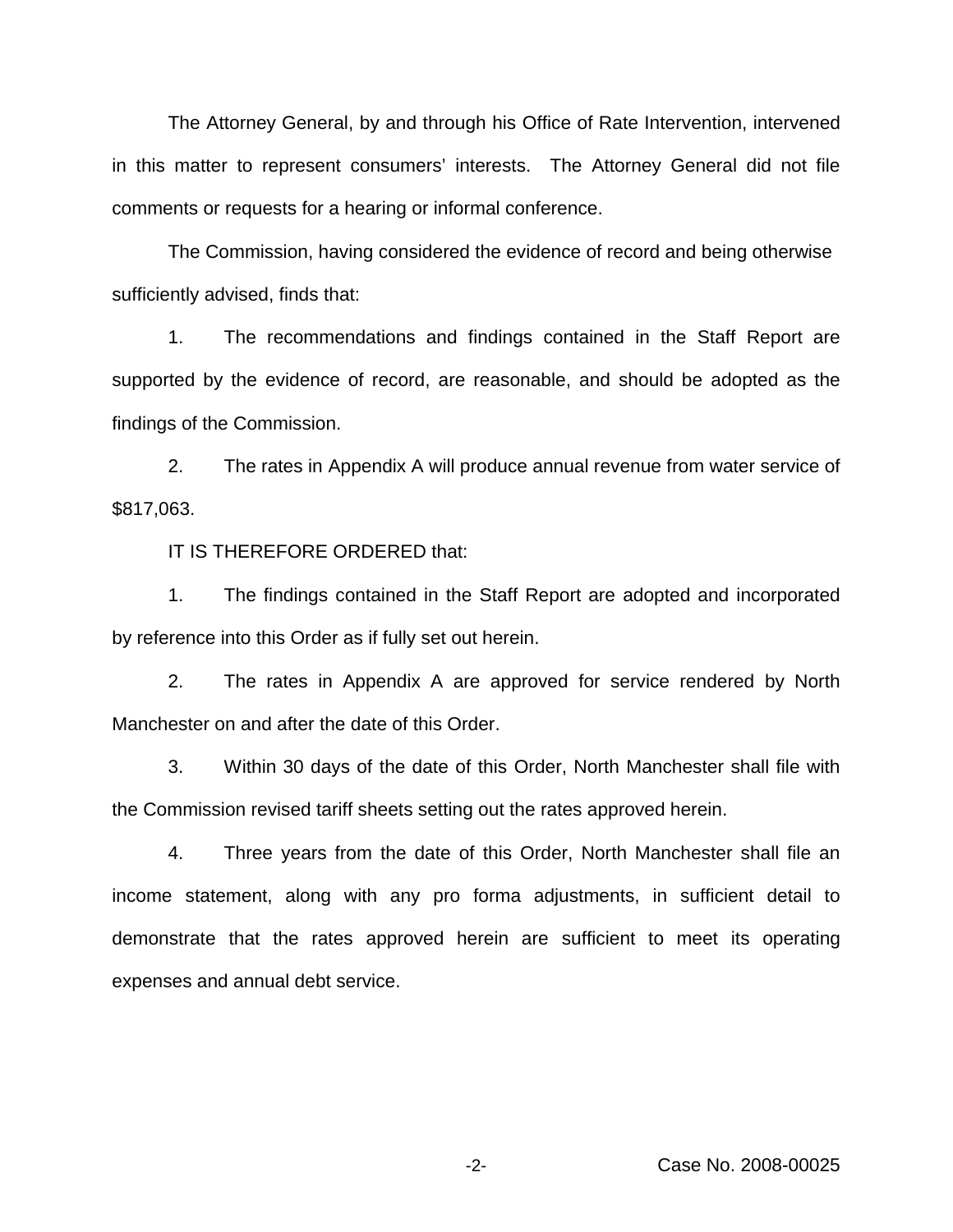Done at Frankfort, Kentucky, this 14<sup>th</sup> day of March, 2008.

By the Commission

ATTEST:

**Executive Director** 

Case No. 2008-00025